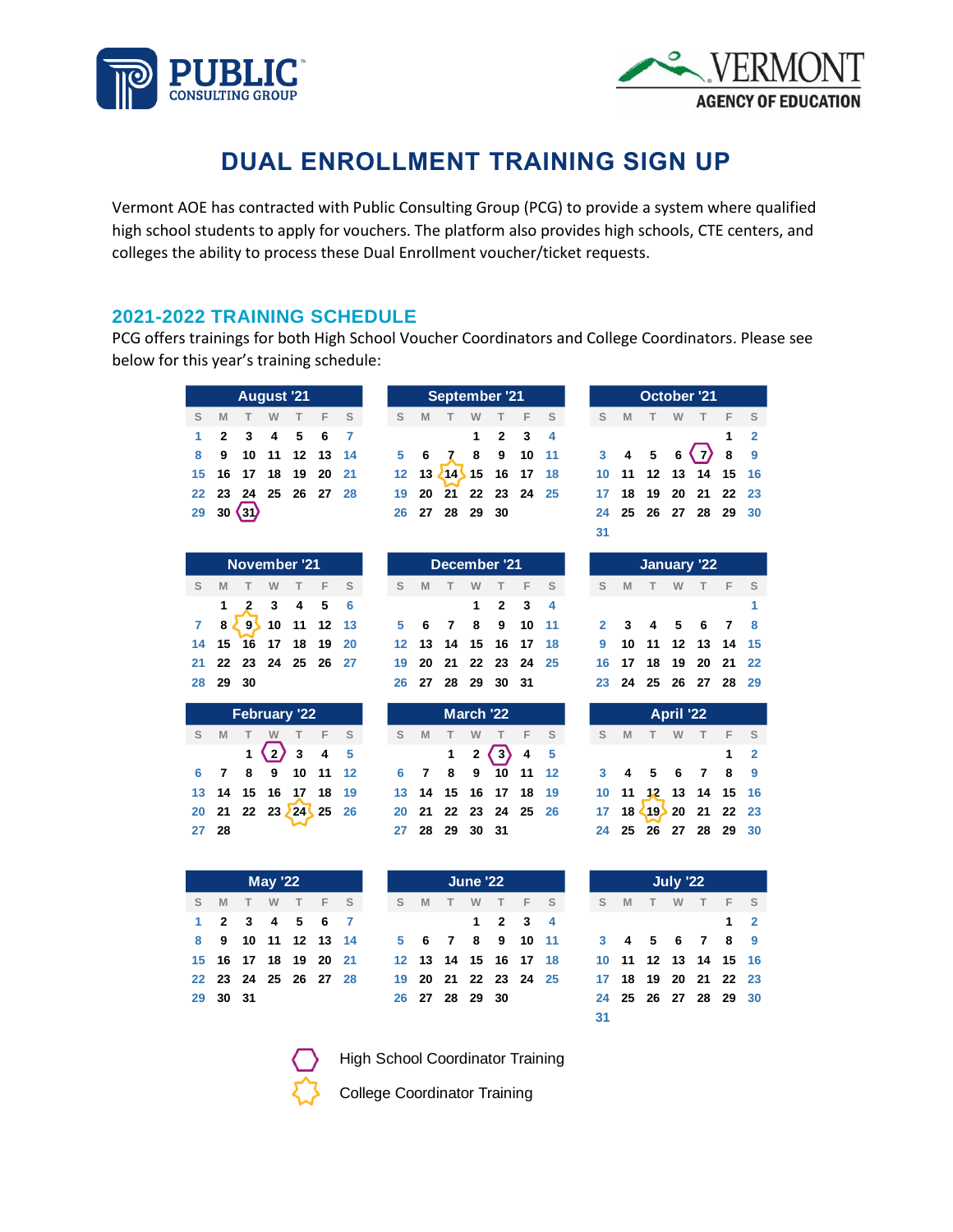



### **HOW TO USE BOOKINGS**

We're excited to share that we will now be using Microsoft Bookings to schedule trainings. Microsoft Bookings is a scheduling tool that allows customers to book appointments. To sign up for your training, please follow the steps outlined below.

**1.** Follow the link to the Vermont Dual Enrollment Bookings site: **<https://bit.ly/2Ud7gyN>** You'll arrive at a home screen that looks like this:

#### **Vermont AOE Dual Enrollment Management System**

| <b>SELECT A SERVICE</b>                                                                 |                                                                                      |
|-----------------------------------------------------------------------------------------|--------------------------------------------------------------------------------------|
| Help Desk Support                                                                       | College Coordinator Training                                                         |
| Schedule a 1:1 virtual call for help desk sup Read more<br>30 minutes $\langle \rangle$ | In this training, we will go over the various  Read more<br>1 hour $\langle \rangle$ |
|                                                                                         |                                                                                      |
| High School Voucher Coordinator<br>$($ )<br><b>Training</b>                             |                                                                                      |
| In this training, we will go over the full proc Read more<br>1 hour $(f)$               |                                                                                      |

**2.** Select the type of training that corresponds to your role. For instance, if you're a High School Voucher Coordinator, check the circle for High School Voucher Coordinator option:



You'll see the space below change to indicate the training type for which you're booking:

| in this training, we will go over the full proc Kead more |  |
|-----------------------------------------------------------|--|
| 1 hour $f(x)$                                             |  |
|                                                           |  |

Booking for High School Voucher Coordinator Training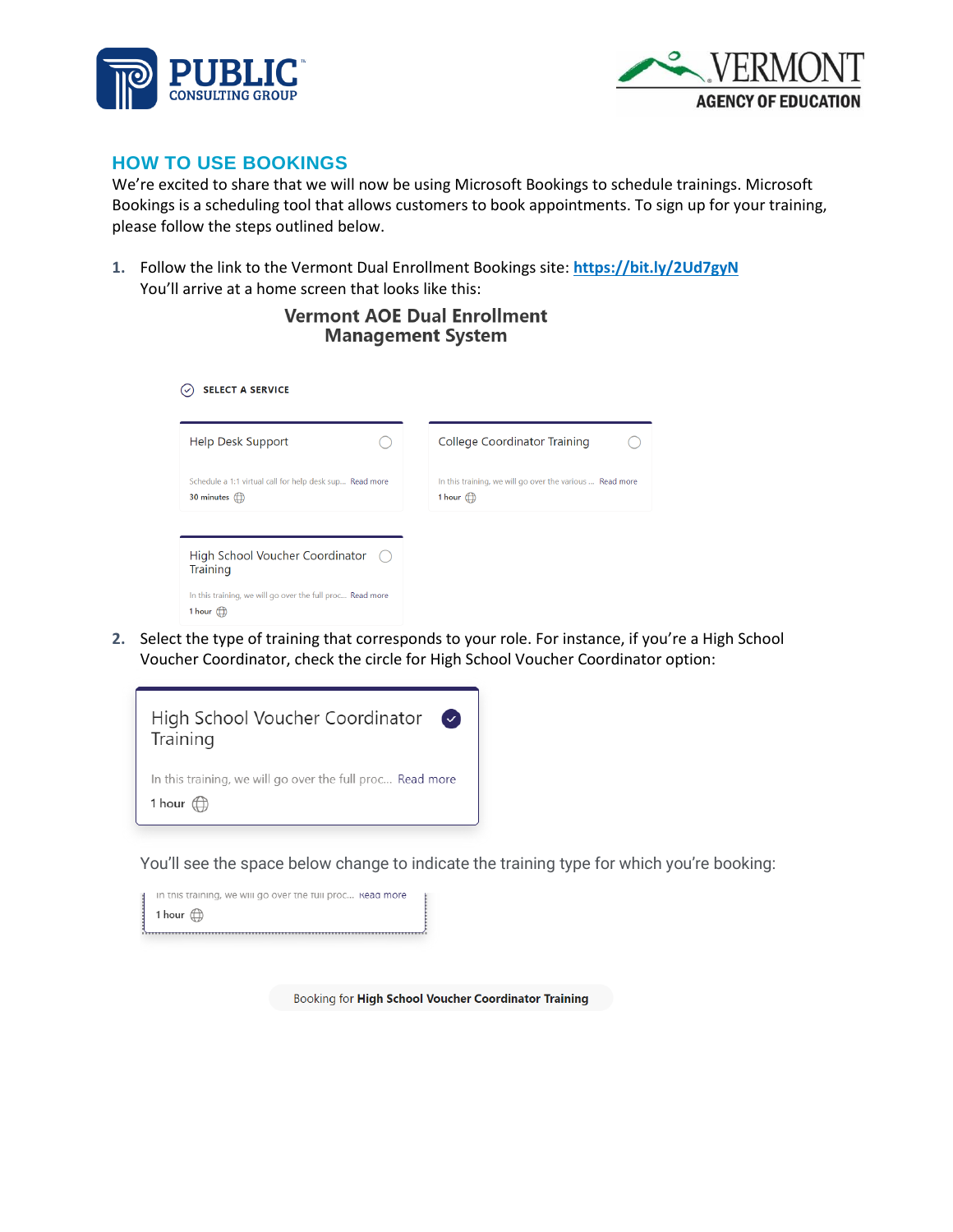



**3.** Select the Date and Time of your choosing. Available dates will appear with a dark circle on the calendar. You can use the arrows to scroll through each month.

 $Alu$  and  $21, 11, 00, 2m$ 

|   |        |             |    |             |    |     |        |                            | August 31, 11.00 ann |  |
|---|--------|-------------|----|-------------|----|-----|--------|----------------------------|----------------------|--|
| 画 |        | <b>DATE</b> |    |             |    |     |        | $\left( \mathsf{L}\right)$ | TIME                 |  |
|   | $\leq$ | $\,$        |    | August 2021 |    |     |        |                            | 11:00 AM             |  |
|   | Su     | Mo          | Tu | We          | Th | Fr  | Sa     |                            |                      |  |
|   | 1.     | $\bar{2}$   | 3  | 4           | 5  | 6   | 7      |                            |                      |  |
|   | 8      | 9           | 10 | 11.         | 12 | 13. | $14 -$ |                            |                      |  |
|   | 15     | 16          | 17 | 18          | 19 | 20  | 21     |                            |                      |  |
|   | 22     | 23          |    | 25          | 26 | 27  | 28     |                            |                      |  |
|   | 29     | 30          | 31 |             |    |     |        |                            |                      |  |

**4.** Once you've selected the Date and Time of your training, fill out your details below. The Name and Email fields are required, all other information is optional.

**E** ADD YOUR DETAILS

| <b>Name</b>             | Notes (optional)         |
|-------------------------|--------------------------|
| Name                    | Add any special requests |
| <b>Email</b>            |                          |
| Email                   |                          |
| Phone number (optional) |                          |
| Add your phone number   |                          |
| Address (optional)      |                          |
| Address (optional)      |                          |

**5.** You'll be prompted to provide additional information. The name of your School or Program is required. While the remaining fields are optional, we encourage you to fill out this information, as your input can inform the training sessions and help us make them more impactful.